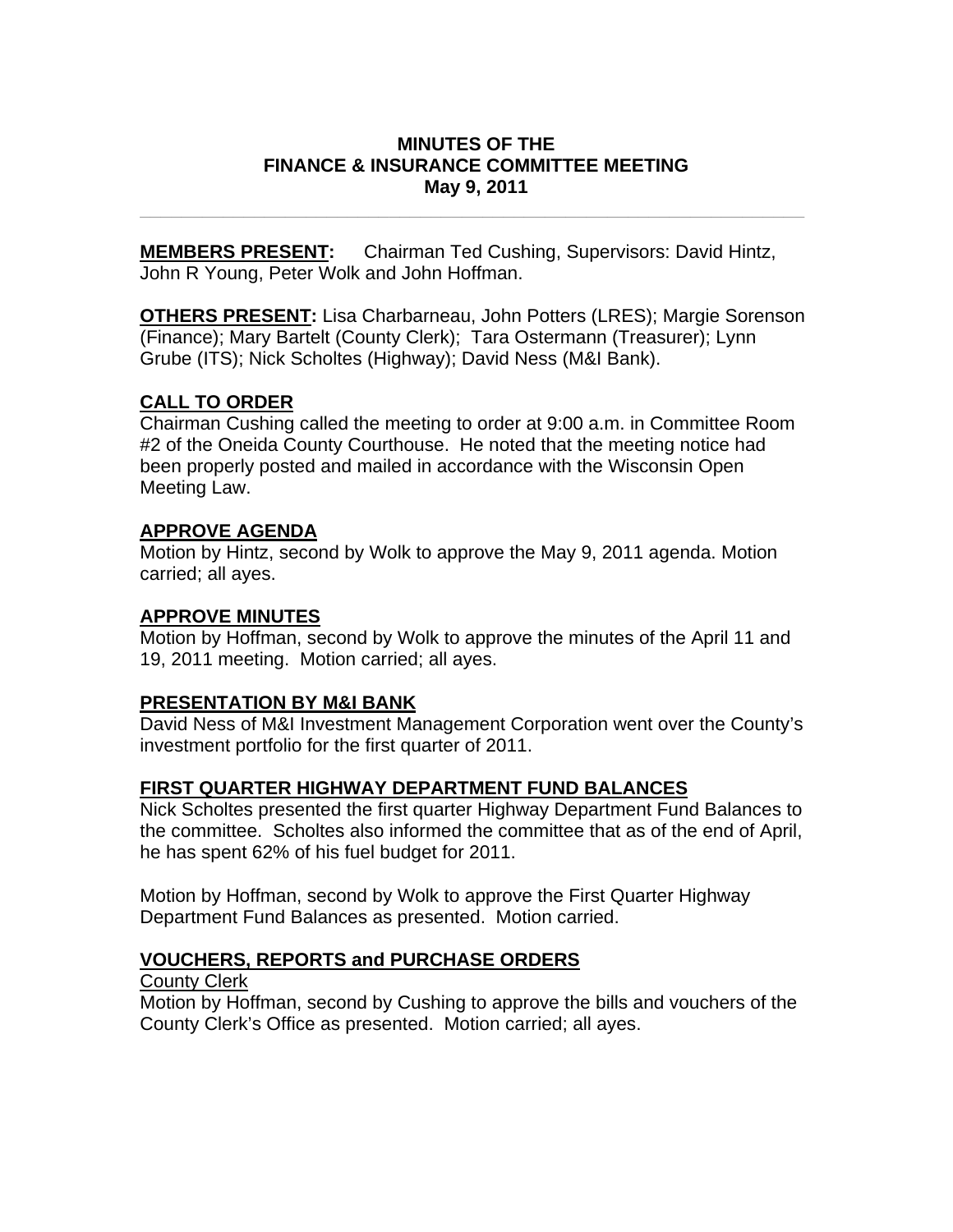Finance & Insurance Committee Meeting Minutes May 9, 2011 Page 2

#### **Treasurer**

Motion by Hoffman, second by Young to approve the bills and vouchers of the Treasurer's Office as presented. Motion carried; all ayes.

#### Information Technology Services

Motion by Hintz, second by Wolk to approve the Bills and vouchers for ITS as presented. Motion carried; all ayes.

Motion by Cushing, second by Wolk to approve the ITS Department April Accounting as presented. Motion carried.

#### Finance

Motion by Hoffman, second by Hintz to approve the Blanket Purchase Orders and bills and vouchers for the Finance Department as presented. Motion carried; all ayes.

Motion by Cushing, second by Hoffman to approve the March 2011 General Investments as presented. Motion carried; all ayes.

Sorenson told the committee that it is time to enter into a contract with an Actuary. She told the committee she wanted them to be aware that she would be contacting our current provider for a renewal quote and would get back to the committee. If the renewal figure is not reasonable, the County will need to go out for bids.

#### **LINE ITEM TRANSFERS**

Motion by Hoffman, second by Wolk to approve the line item transfers as presented for 2011 as presented and forward on to the County Board. Motion carried; all ayes.

### **PUBLIC COMMENT**

None.

### **ITEMS FOR FUTURE AGENDAS**

Out of County Travel Impact of BRB Update Budget – trends Workers Compensation Update